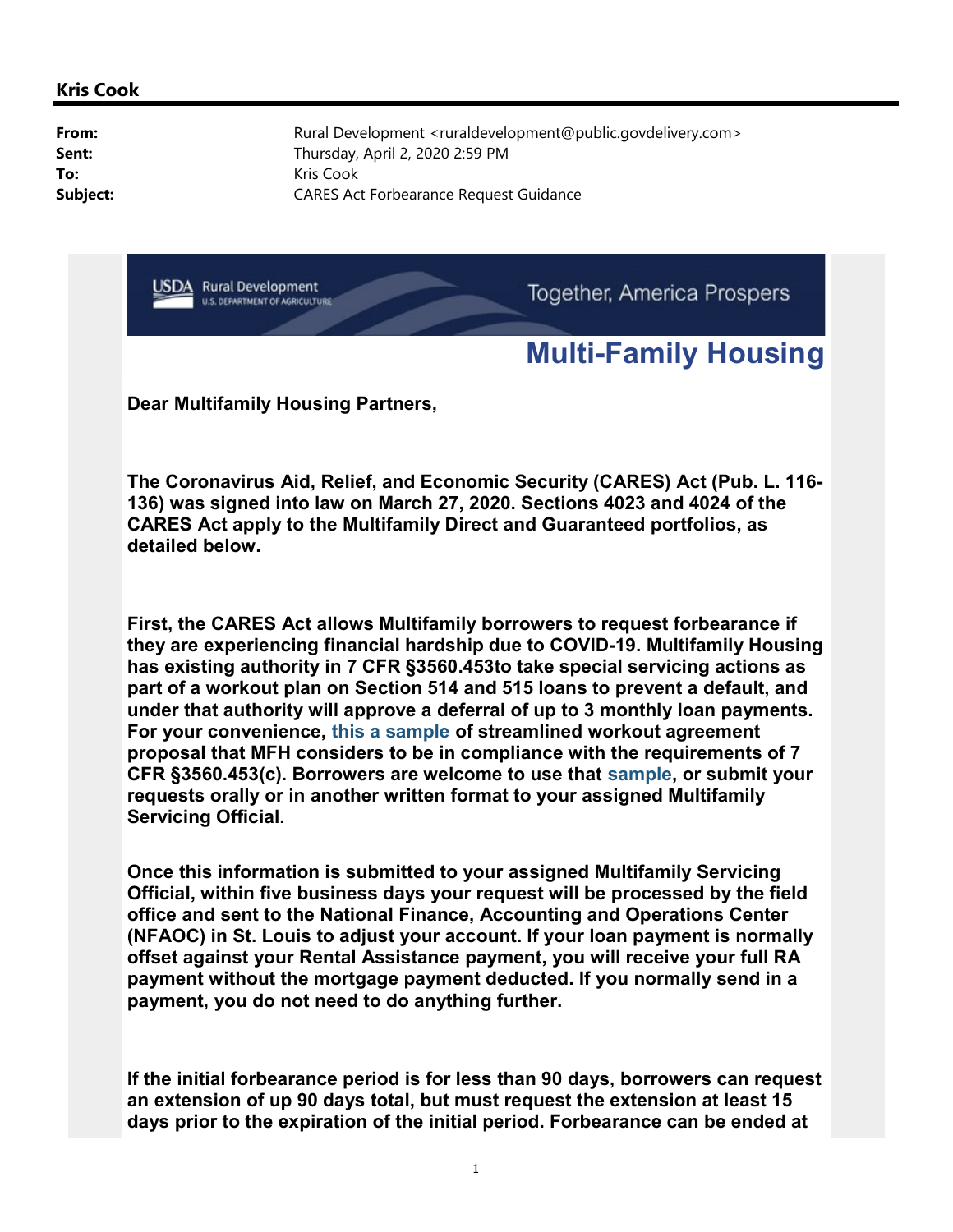any time by contacting your assigned Multifamily Servicing Official. Payments will be deferred for up to 90 days without any additional interest or late fees. When the loan reaches maturity, any deferred payments will be added to the final payment.

Guidance on forbearance requests for a Section 538 loans will be provided later this week.

Second, the CARES Act prohibits evictions due to non-payment of rent for the next 120 days, and does not allow owners to charge late fees or otherwise penalize tenants who are unable to pay rent. This eviction prohibition became effective upon enactment of the CARES Act (March 27, 2020) and is effective for 120 days for Section 514, Section 515 and Section 538 loans, as well as Multifamily voucher holders. As stated in 7 CFR §3560.452(c)(8), failure to comply with this Federal law is considered a non-monetary default.

We appreciate your important partnership in supporting your tenants and continuing your commitment to provide quality affordable rural housing during this challenging time.

Please do not hesitate to reach out to RD staff if you have questions.

Nancie-Ann Bodell Deputy Administrator Multifamily Housing

## RD Multifamily Forbearance Sample Agreement

## For program information...

- Farm Labor Direct Loans & Grants
- Housing Preservation & Revitalization Demonstration Loans & Grants
- Housing Preservation Grants